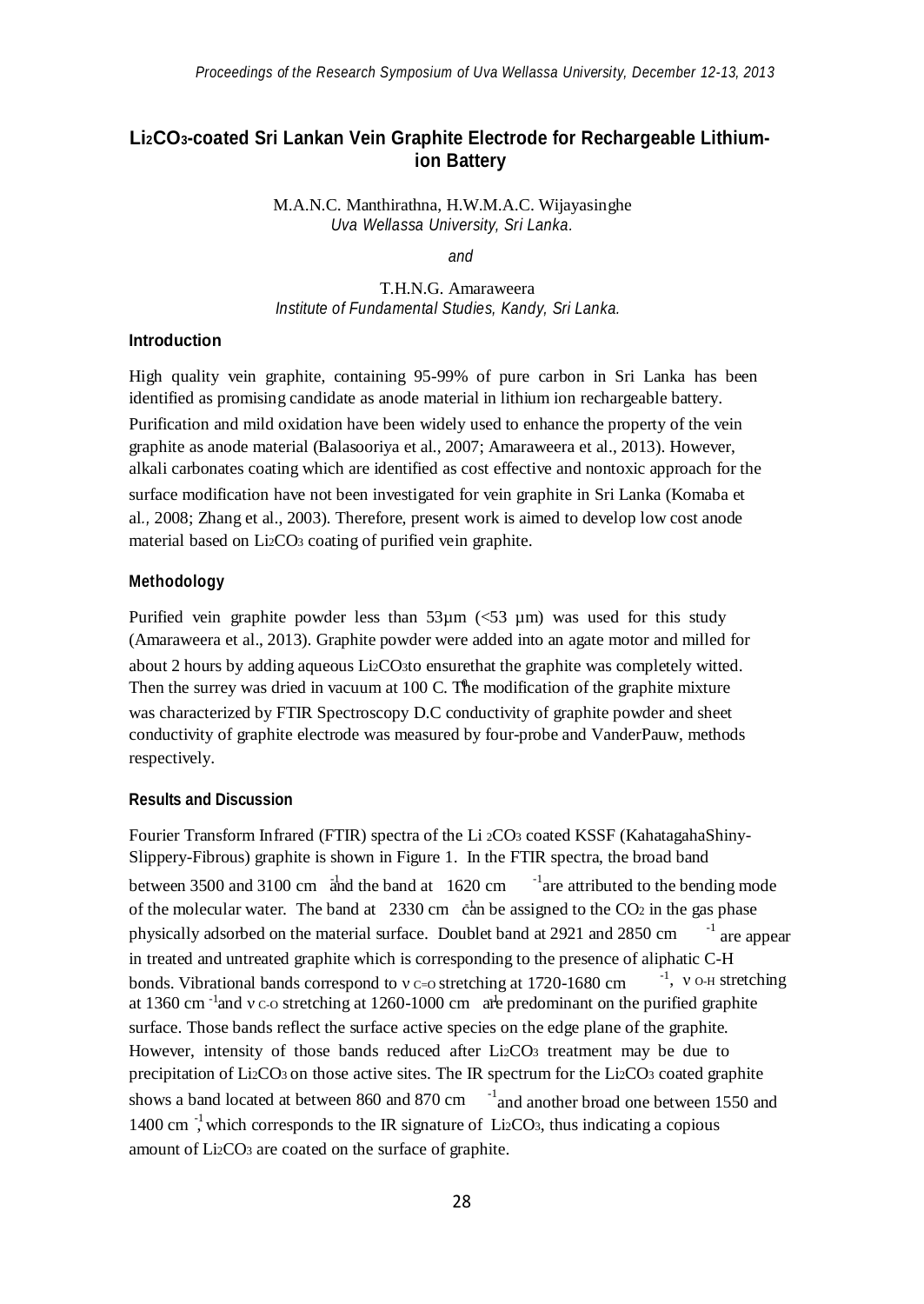

Figure 1. FTIR spectra (KBr Pellets, Absorbance mode) of the KSSF, Li2CO3and Li2CO3 coated KSSF graphite.

| Table 1. The DC electrical conductivity of treated and untreated graphite powder and sheet |  |  |  |  |
|--------------------------------------------------------------------------------------------|--|--|--|--|
| conductivity of graphite electrodes.                                                       |  |  |  |  |

| <b>Structural Type</b> | DC conductivity (S/cm) (at 25 $\degree$ C) |                                        | Sheet conductivity S/cm) (at 25 $\mathcal{C}$ ) |                                        |  |  |
|------------------------|--------------------------------------------|----------------------------------------|-------------------------------------------------|----------------------------------------|--|--|
|                        | Purified                                   | Li <sub>2</sub> CO <sub>3</sub> Coated | Purified                                        | Li <sub>2</sub> CO <sub>3</sub> Coated |  |  |
|                        | Graphite                                   | Graphite                               | Graphite                                        | Graphite                               |  |  |
| <b>KSSF</b>            | 4.56                                       | 3.07                                   | 0.97                                            | 1.09                                   |  |  |
| <b>KCFR</b>            | 4.14                                       | 4.05                                   | 0.71                                            | 1.04                                   |  |  |
| <b>BSSF</b>            | 2.90                                       | 2.03                                   | 0.28                                            | 0.97                                   |  |  |
| <b>BCFR</b>            | 3.06                                       | 2.63                                   | 1.79                                            | 1.82                                   |  |  |

Note KSSF= Kahatagaha Shiny- Slippery-Fibrous graphite, KCFR = Kahatagaha Coarse Fakes of Radial graphite, BSSF = Bogala Shiny- Slippery-Fibrous graphite, BCFR = Bogala Coarse Fakes of Radial graphite.

The DC electrical conductivity of treated and untreated graphite powder and sheet conductivity of graphite electrode prepared by untreated graphite powder are summarized in Table 1.DC electrical conductivity measurements of the graphite powders and the sheet conductivity of the graphite electrodes show sufficient electrical conductivity value for the anode application. Li2CO<sup>3</sup> coating has not caused any adverse effect on the electronic properties of graphite. The sheet conductivity of graphite electrodes are lower than the DC conductivity of graphite pellets due to the effect of binder, poly vinylidene fluoride used for the preparation of electrodes.

### **Conclusions**

The D.C. electrical conductivity of graphite powders and sheet conductivity of graphite electrode show the sufficiently sufficient electrical conductivity value for the anode